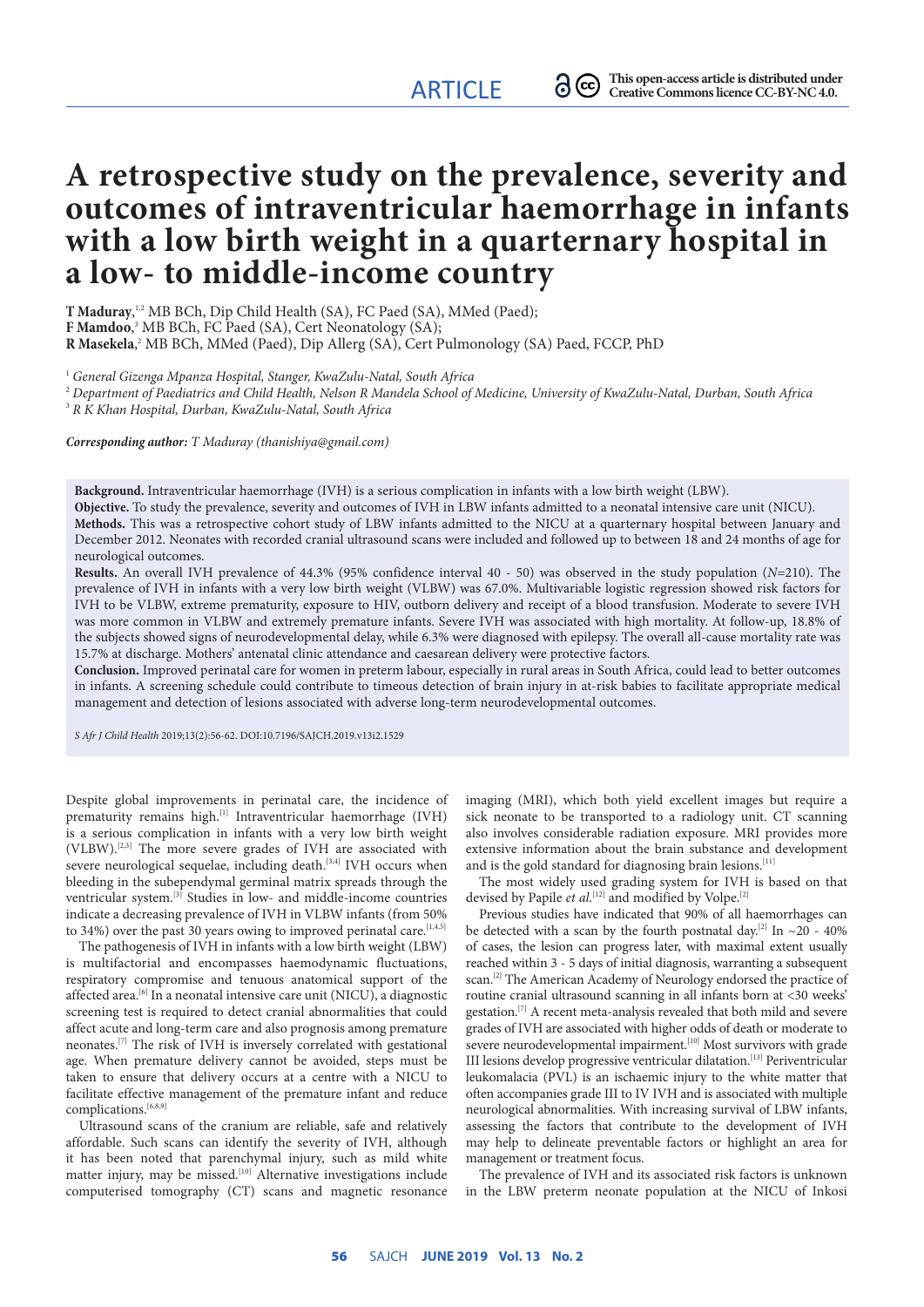Albert Luthuli Central Hospital (IALCH). The current study therefore explored the epidemiology, risk and outcomes of IVH in LBW infants at this unit. The objectives were to assess (*i*) the prevalence of IVH in this population, (*ii*) the timing and outcome of IVH in these infants, and (*iii*) the risk factors for IVH and their association with morbidity and mortality.

## **Methods**

This was a retrospective descriptive study conducted at IALCH, a quaternary referral hospital with a 14-bed NICU. This unit is staffed by neonatologists and paediatric registrars and is the only quaternary NICU in KwaZulu-Natal, South Africa (SA).

All LBW infants (<2 500 g) admitted to the NICU between 1 January and 31 December 2012 were included in the study. Infants were excluded if no cranial ultrasound scan had been performed or if the scan showed abnormalities other than IVH (e.g. congenital hydrocephalus, periventricular flaring, echogenic posterior horns, intracerebral haemorrhage other than grade IV IVH, an echogenic cerebellum, basal ganglia enhancement, and caudothalamic and choroid plexus cysts not associated with IVH).

Demographic data collected included: place of delivery (inborn or outborn); gestational age; birth weight; the presence of intrauterine growth restriction; noted asphyxia (based on an Apgar score of ≤6 at 1 minute and 5 minutes, associated with metabolic acidosis at birth), and the need for resuscitation at birth (such as intermittent positive pressure ventilation or chest compressions). Other parameters included: suspected early sepsis (based on a raised white cell count or high C-reactive protein level), blood transfusion(s), and the presence of patent ductus arteriosus (PDA) and associated therapy. Maternal details recorded included booking status at an antenatal clinic, mode of delivery and HIV status.

Standard coronal and parasagittal images were obtained through the anterior fontanelle using a portable Siemens Acuson X300 ultrasonographic scanner with a curvilinear 8.5 mHz transducer. The severity of IVH was graded according to the modified Papile grading system and sequelae such as PVL and hydrocephalus were noted. Cranial ultrasound scans are performed at the bedside in high-risk infants according to a set protocol. In this unit, the protocol is as follows: all admitted infants are scanned at least once; infants weighing <1 500 g are scanned on admission, 24 hours later, on the third and seventh day of life, and weekly afterwards; and all infants weighing >1 500 g are scanned on admission and then

weekly or as clinically indicated. Follow-up by a neonatologist at the neonatal clinic continues until 18 - 24 months of age and includes a full neurological examination.

#### **Statistical analysis**

Data were exported from the electronic database at IALCH and analysed using STATA (version 13.1). At an assumed IVH prevalence of 50%, a sample size of 170 was required to detect a difference of 18% or more with at least 80% power when assessing determinants of IVH. Continuous variables (gestational age; time to developing IVH) were summarised using means and standard deviations. Categorical variables (weight category, grade of IVH) were summarised using frequency (contingency) tables. Subjects were assigned to discrete weight categories and grouped according to gestational age. The prevalence of IVH was estimated as the number of infants with IVH across the total number of infants included in the study and expressed as a percentage. The association of mortality with IVH was assessed with a standard Pearson's  $\chi^2$  test. The risk factors for IVH and their association with severity, morbidity or mortality were assessed using Pearson's  $\chi^2$  tests, or Fisher's exact test in the case of a small number of subjects in a particular stratum. A significance level of *p*<0.2 was used for inclusion in the adjusted multivariable model. The adjusted effect of risk factors for IVH was assessed according to a logistic regression model that included the variables identified in the univariate analysis. Goodness of fit of the multivariable logistic model was assessed. An odds ratio (OR) with a 95% associated confidence interval (CI) was also calculated from the logistic regression model. A significance level of *p*<0.05 was used. At follow-up, neurological development was assessed according to medical history, anthropometry and standardised neurological examination. Motor function, cognitive skills, behavioural problems and visual or auditory impairment were noted.

# **Ethical considerations**

The study was approved by the Biomedical Research Ethics Committee of the University of KwaZulu-Natal (ref. No. BE278/14) and by the provincial Department of Health (ref. no. HRKM168/15).

# **Results**

A total of 210 infants were enrolled in the study (Fig. 1). Birth weights ranged from 750 g to 2 500 g and 60% of the cohort was male. Baseline characteristics of the study population are outlined in Table 1. Of the cohort, 93 infants (44.3%) had ultrasonic evidence of IVH, but it was moderate to



*Fig. 1. Selection of participants to the study.*

*LBW = low birth weight; IVH = intraventricular haemorrhage.*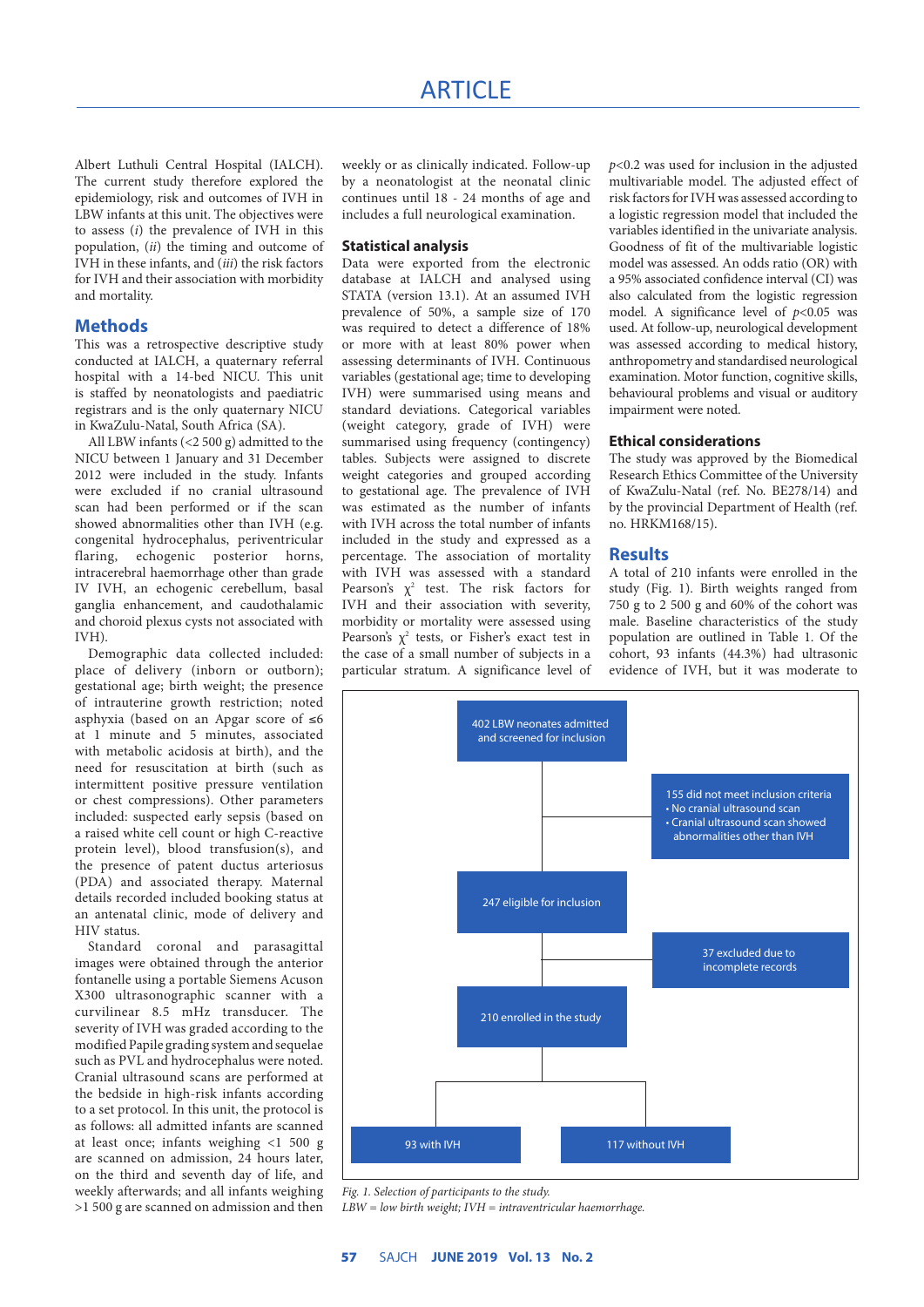severe (grade III or IV) in only 20 of these cases. The prevalence of IVH for infants weighing <1 500 g (i.e. VLBW infants) and those born at <32 weeks' gestation was 67.0% and 68.2%, respectively.

were inborn. According to the multivariable model, outborn delivery was a highly significant risk factor for IVH (OR 4.8; 95% CI 2.1 - 11.1;  $p$ <0.001). The prevalence of intrauterine growth restriction was similar between the IVH and non-IVH groups  $(p=0.8)$ .

Only 194 infants' mothers (92.4%) had attended antenatal clinics. Not attending an antenatal clinic was a significant risk factor for the infant developing IVH (OR 10.2; 95% CI 2.2 - 46.1; *p*<0.001), as shown in Table 2. Only 22.6% of the infants who developed IVH

Data were organised according to discrete categories for birth weight (250 g increments) and gestational age. The odds of IVH decreased with increasing gestational age  $(p<0.05$  for all) and

| Table 1. Baseline characteristics of the study population and prevalence of intraventricular haemorrhage |                            |                             |                                    |                 |
|----------------------------------------------------------------------------------------------------------|----------------------------|-----------------------------|------------------------------------|-----------------|
| <b>Characteristics</b>                                                                                   | All $(N=210)$ , $n$ $(\%)$ | With IVH $(N=93)$ , $n$ $%$ | Without IVH $(N=117)$ , $n$ $(\%)$ | <i>p</i> -value |
| Birthweight $<$ 1 500 g                                                                                  | 91(43.3)                   | 61(67.0)                    | 30(33.0)                           | < 0.001         |
| Gestational age <32 weeks                                                                                | 88 (41.9)                  | 60(68.2)                    | 28(31.8)                           | < 0.001         |
| Inborn                                                                                                   | 86(41.0)                   | 21(24.4)                    | 65(75.6)                           | < 0.001         |
| Intrauterine growth restriction                                                                          | 61(29.0)                   | 26(42.6)                    | 35(57.4)                           | 0.629           |
| Booking at antenatal clinic                                                                              | 194 (92.4)                 | 79 (40.7)                   | 115(59.3)                          | < 0.001         |
| $\mathbf{r}$                                                                                             |                            |                             |                                    |                 |

IVH = intraventricular haemorrhage.

| Table 2. Factors associated with intraventricular haemorrhage (adjusted multivariable logistic regression model) ( $N=93$ ) |  |  |
|-----------------------------------------------------------------------------------------------------------------------------|--|--|
|-----------------------------------------------------------------------------------------------------------------------------|--|--|

|                                                                                                |                    | Unadjusted model      |            | Multivariable model |         |
|------------------------------------------------------------------------------------------------|--------------------|-----------------------|------------|---------------------|---------|
| Variable                                                                                       | $n\left(\%\right)$ | OR (95% CI)           | $p$ -value | OR (95% CI)         | p-value |
| Birthweight                                                                                    |                    |                       |            |                     |         |
| $<$ 1 500 g                                                                                    | 61(65.6)           | $5.5(3.0 - 10.0)$     | < 0.001    | $3.6(1.4 - 9.2)$    | 0.007   |
| $\geq$ 1 500 g                                                                                 | 32(34.4)           | ref                   |            |                     |         |
| Gestational age                                                                                |                    |                       |            |                     |         |
| <32 weeks                                                                                      | 60(54.6)           | $5.8(3.2 - 10.5)$     | < 0.001    | $2.6(1.0 - 6.5)$    | 0.04    |
| $\geq$ 32 weeks                                                                                | 33(35.5)           | ref                   |            |                     |         |
| Inborn                                                                                         |                    |                       |            |                     |         |
| Yes                                                                                            | 21(22.6)           | ref                   |            |                     |         |
| N <sub>o</sub>                                                                                 | 72 (77.4)          | $4.3(2.3 - 7.9)$      | < 0.001    | $4.8(2.1 - 11.1)$   | < 0.001 |
| Intrauterine growth restriction                                                                |                    |                       |            |                     |         |
| Yes                                                                                            | 25(26.9)           | ref                   | $0.8\,$    | Not included        |         |
| N <sub>o</sub>                                                                                 | 68 (73.1)          | $1.1(0.6 - 2.0)$      |            |                     |         |
| Antenatal booking                                                                              |                    |                       |            |                     |         |
| Yes                                                                                            | 78 (83.9)          | ref                   | < 0.001    |                     | 0.4     |
| No                                                                                             | 15(16.1)           | $10.2$ $(2.2 - 46.1)$ |            |                     |         |
| Received blood transfusion                                                                     |                    |                       |            |                     |         |
| Yes                                                                                            | 60(64.5)           | $7.0(3.8 - 13.1)$     | < 0.001    | $3.9(1.9 - 7.9)$    | < 0.001 |
| No                                                                                             | 33(35.5)           | ref                   |            |                     |         |
| <b>HIV</b> status                                                                              |                    |                       |            |                     |         |
| Exposed                                                                                        | 48(51.6)           | $1.6(0.9 - 2.9)$      | 0.08       |                     | $0.2\,$ |
| Unexposed                                                                                      | 45 (48.4)          | ref                   |            |                     |         |
| Presence of asphyxia                                                                           |                    |                       |            |                     |         |
| Yes                                                                                            | 23(24.7)           | $1.9(0.9 - 3.9)$      | 0.06       |                     | 0.4     |
| $\rm No$                                                                                       | 70 (75.3)          |                       |            |                     |         |
| Mode of delivery                                                                               |                    |                       |            |                     |         |
| Caesarian section                                                                              | 50(53.8)           | ref                   | < 0.001    |                     | 0.1     |
| Normal vaginal delivery                                                                        | 43(46.2)           | $3.2(1.7 - 5.8)$      |            |                     |         |
| Resuscitation required                                                                         |                    |                       |            |                     |         |
| Yes                                                                                            | 53(57)             | $1.7(0.9 - 2.9)$      | 0.07       |                     | 0.7     |
| N <sub>o</sub>                                                                                 | 49 (52.7)          | ref                   |            |                     |         |
| Suspected sepsis                                                                               |                    |                       |            |                     |         |
| Yes                                                                                            | 88 (94.6)          | $7.8(2.9 - 20.9)$     | < 0.001    | $2.9(0.9 - 9.3)$    | 0.08    |
| N <sub>o</sub>                                                                                 | 5(5.4)             | ref                   |            |                     |         |
| Medical treatment of PDA                                                                       |                    |                       |            |                     |         |
| Yes                                                                                            | 17(18.3)           | $8.5(2.4 - 30.0)$     | < 0.001    |                     | $0.6\,$ |
| No                                                                                             | 76 (81.7)          | ref                   |            |                     |         |
| $OR = odds ratio$ ; $CI = confidence interval$ ; $PDA = patent$ ductus arteriosus; $ref = 1$ . |                    |                       |            |                     |         |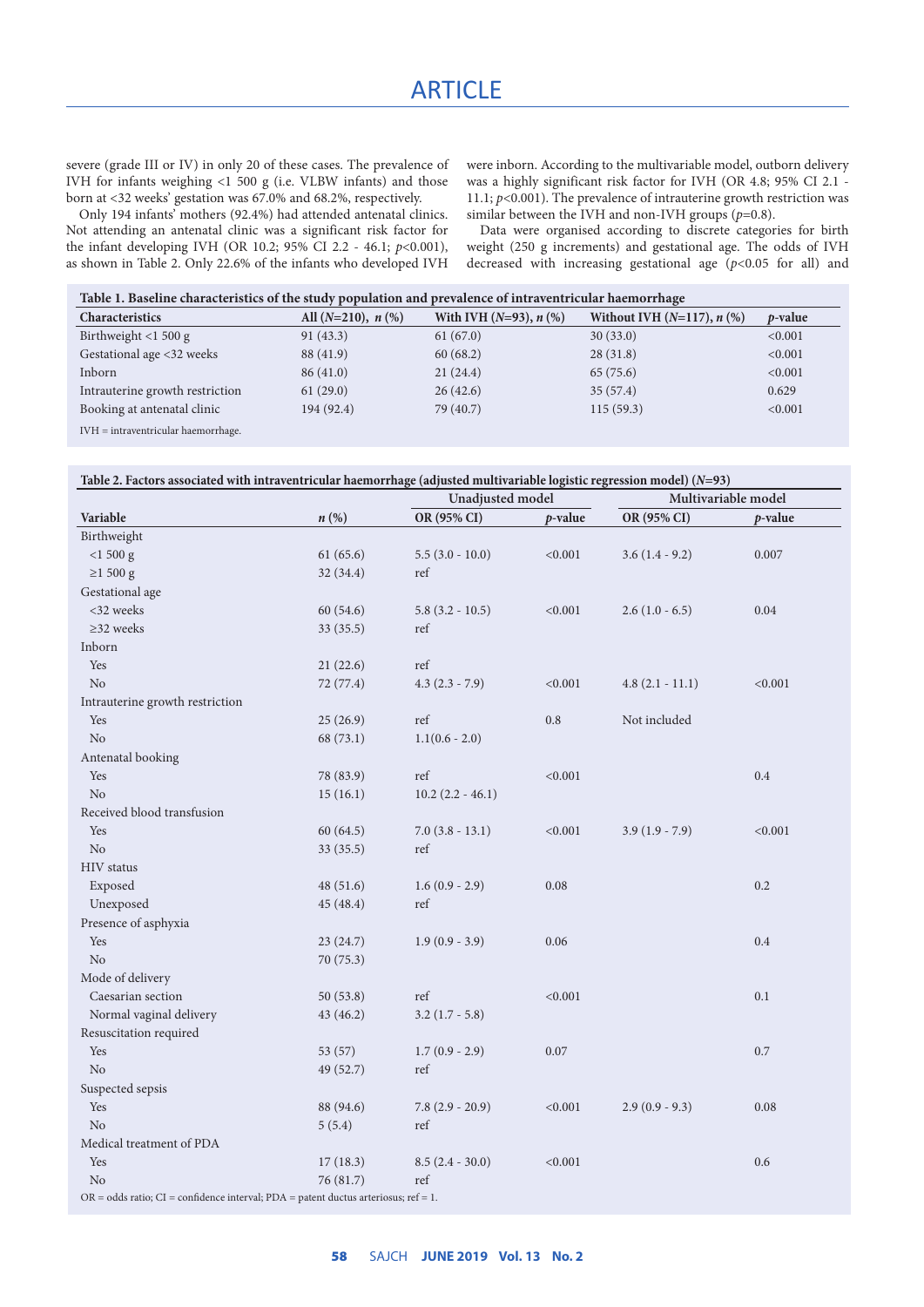generally also with increasing birth weight. The distribution of the severity of IVH is shown according to gestational age in Fig. 2A and weight categories in Fig. 2B. The highest prevalence of IVH was seen in infants with a birth weight  $\langle 1, 000 \rangle$  (87.5%), whereas the lowest prevalence was seen in the group with a birth weight ≥1 500 g (26.3%). The prevalence of IVH was similar in the groups weighing 1 000 - 1 249 g and 1 250 - 1 499 g (62.8% and 63.6%, respectively).

The prevalence of moderate to severe IVH (grades III or IV) was 31.3% for infants weighing <1 000 g, 14.0% for those weighing 1 000 - 1 249 g, and 18.2% for the group weighing 1 250 - 1 499 g (Fig. 2B). The prevalence of moderate to severe IVH was 40.0% for infants born at <28 weeks' gestation and 12.3% for those born between 28 and 32 weeks. Again, the lowest prevalences (2.5% and 0%) were seen for infants with a birth weight ≥1 500 g and a gestation period >37 weeks, respectively. Birth weight ≥1 500 g was associated with significantly lower odds of IVH compared with a birth weight <1 000 g (OR 0.06; 95% CI 0.01 - 0.26; *p*<0.001). There was no statistically significant difference between the weight categories 1 000 - 1 249 g and 1 250 g - 1 499 g for either the IVH or the non-IVH group (*p*=0.101 and *p*=0.119, respectively).

According to the unadjusted logistic model (Table 2), the following factors were identified as being associated with IVH: VLBW, extreme prematurity (<28 weeks), outborn delivery, the mother not having attended an antenatal clinic, blood transfusion, vaginal delivery,



*Fig. 2. Prevalence of different severities of intraventricular haemorrhage grouped according to (A) gestational age and (B) birthweight.*

suspected sepsis, and treatment for PDA. The multivariable logistic regression showed the following factors to be significantly associated with the development of IVH: VLBW ( $p=0.007$ ), prematurity (<32) weeks) ( $p=0.04$ ); outborn delivery ( $p<0.001$ ), and the infant having received blood (*p*<0.001).

#### **Detection of intraventricular haemorrhage**

Of the infants with a birth weight <1 500 g, 67% developed IVH. Detection in this group was evaluated from 59 cranial ultrasound scans taken between day 1 and day 77 of life. With the current imaging protocol in this unit, 50% of IVH cases were detected by day 5 of admission. Most scans were performed on day 2 (13.3%) and day 4 (18.3%) of life. Both initial scans and repeat scans were analysed, which showed the progression of IVH. Timing to IVH could not be extrapolated accurately as results from referral centres were not considered.

#### **Mortality**

The overall mortality among the cohort (irrespective of IVH) was 15.7%. The mortality among infants with IVH was 31.2% compared with 3.4% in those with normal ultrasound scans. Mortality increased significantly with increasing severity of IVH (*p*=0.008 between grades I and IV; *p*=0.05 between grades II and IV; *p*=0.043 between grades III and IV). The mortality rate was 46.7% in extremely premature infants (born at <28 weeks). Mortality among VLBW infants was 19.8% (Table 3). The odds of death decreased with increasing gestational age. Birth weight, attendance at an antenatal clinic, intrauterine growth restriction, HIV exposure, need for resuscitation, suspected sepsis and treatment of PDA were not significant contributors to mortality. In contrast, normal vaginal delivery was associated with greater odds of death (OR 4.5; 95% CI 1.5 - 13; *p*=0.007) in this group, as was asphyxiation at birth (OR 3.2; 95% CI 1.0 - 10; *p*=0.04) and having received a blood transfusion (OR 5.1; 95% CI 1.4 - 19; *p*=0.009). Also of significance is that 66.7% of deaths were outborn.

#### **Morbidity**

Among the 177 survivors (84.3%) who were discharged, 64 (36.2%) presented with IVH and required intense follow-up to determine signs of neurological impairment. With reference to severity of IVH, 31 infants (81.6%) classified as grade I survived to hospital discharge, 22 (71.4%) of those classified as grade II, 9 (69.2%) who were classified as grade III and 2 (28.6%) classified as grade IV. One-third of the IVH cohort was noted to have comorbidities, which ranged from dilated ventricles to epilepsy. Six infants with IVH had coexisting PVL. Nine infants with IVH (9.7%) had evidence of dilated ventricles, of whom only two (22.2%) developed persistent posthaemorrhagic ventricular dilatation that required surgical intervention before discharge. A quarter of the infants with IVH who survived to discharge were not followed up at IALCH; they were transferred to peripheral hospitals for weight gain and were to be followed up there. The remainder (*n*=48) were given followup dates on discharge. On follow-up, nine (18.8%) of these infants showed signs of neurodevelopmental delay, whereas three (6.3%) were diagnosed with epilepsy. Twenty-five (52.1%) infants in this group were lost to follow-up.

## **Discussion**

We found an overall IVH prevalence of 44.3% in LBW neonates, with the majority presenting with a mild grade. The prevalence of IVH in VLBW infants was 67.0%, which is higher than what has recently been reported in Zambia, a country regarded as being of similar economic status to SA.<sup>[5]</sup> Our study revealed short gestation periods, LBW, HIV exposure, outborn delivery and receiving a blood transfusion as risk factors for IVH. Protective factors against IVH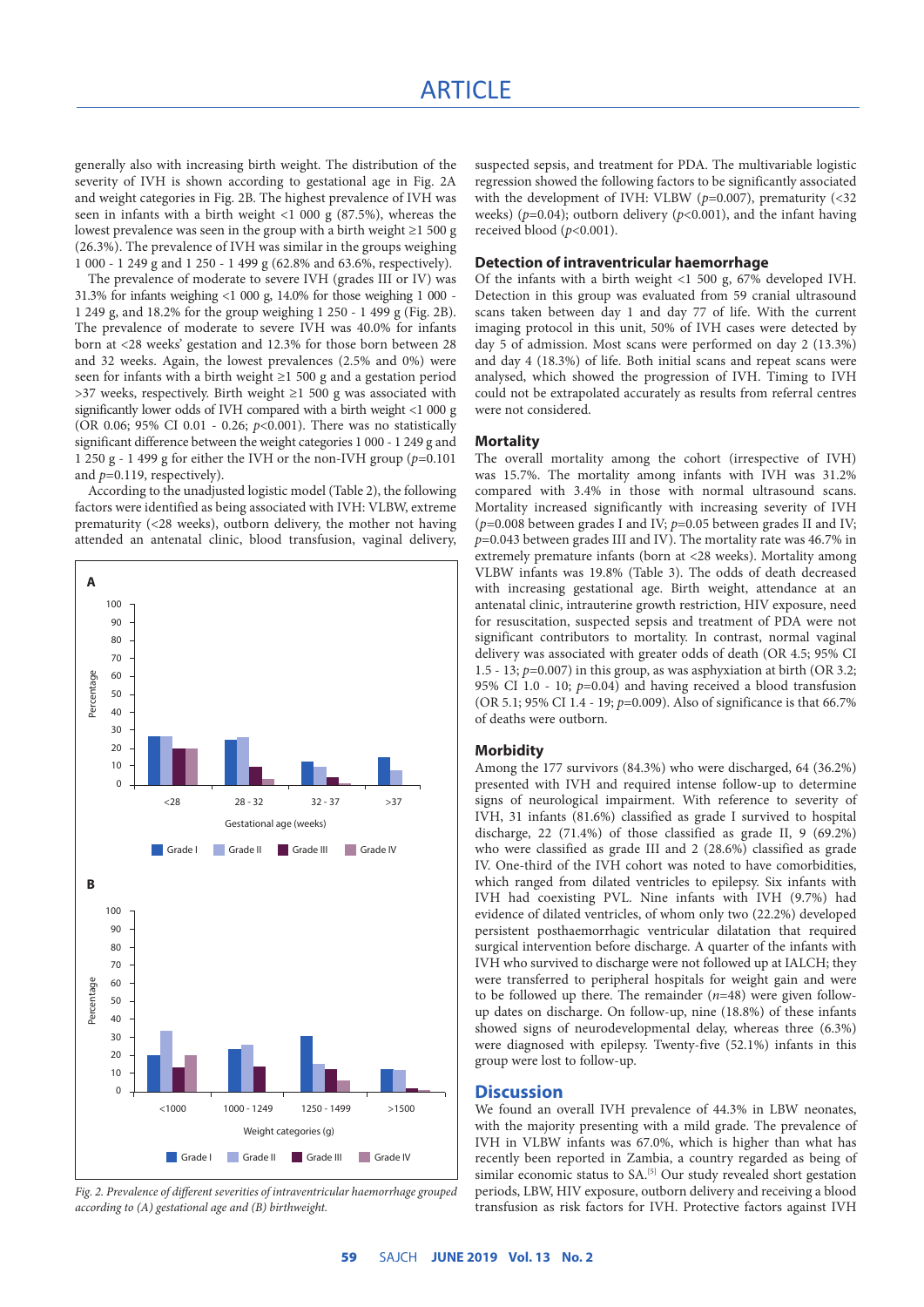# **ARTICLE**

| Table 3. Univariate analysis of risk factors for mortality in all infants with a very low birthweight $(N=91)$ |                  |                       |                     |            |
|----------------------------------------------------------------------------------------------------------------|------------------|-----------------------|---------------------|------------|
| <b>Risk factor</b>                                                                                             | $\boldsymbol{N}$ | Mortality, $n$ $(\%)$ | OR (95% CI)*        | $p$ -value |
| Weight (g)                                                                                                     |                  |                       |                     | 0.8        |
| < 1000                                                                                                         | 15               | 4(26.7)               |                     |            |
| $1000 - 1249$                                                                                                  | 43               | 8(18.6)               |                     |            |
| $1250 - 1499$                                                                                                  | 33               | 6(18.2)               |                     |            |
| Mode of delivery                                                                                               |                  |                       |                     | 0.01       |
| Normal vaginal delivery                                                                                        | 30               | 11(36.7)              | $4.5(1.5-13)$       |            |
| Caesarian section                                                                                              | 61               | 7(11.5)               |                     |            |
| Place of delivery                                                                                              |                  |                       |                     | 0.4        |
| Inborn                                                                                                         | 39               | 6(15.4)               |                     |            |
| Outborn                                                                                                        | 52               | 12(23.1)              |                     |            |
| Gestation (weeks)                                                                                              |                  |                       |                     |            |
| $<$ 28                                                                                                         | 15               | 7(46.7)               |                     |            |
| $28 - 32$                                                                                                      | 59               | 10(16.9)              | $0.2$ (0.07 - 0.8)  | 0.02       |
| $32 - 37$                                                                                                      | 16               | 1(6.3)                | $0.08(0.008 - 0.7)$ | 0.03       |
| $>37$                                                                                                          | $\mathbf{1}$     | 0(0.0)                |                     |            |
| Antenatal booking                                                                                              |                  |                       |                     | 0.09       |
| Yes                                                                                                            | 81               | 14(17.3)              |                     |            |
| N <sub>o</sub>                                                                                                 | 10               | 4(40.0)               |                     |            |
| <b>IVH</b>                                                                                                     | 61               | 18(29.5)              |                     |            |
| Intrauterine growth restriction                                                                                | 36               | 7(19.4)               |                     | 0.9        |
| HIV-exposed                                                                                                    | 43               | 11(25.6)              |                     | 0.2        |
| Presence of asphyxia                                                                                           | 19               | 7(36.8)               | $3.2(1.0-10)$       | 0.04       |
| Resuscitation required                                                                                         | 57               | 14(24.6)              |                     | 0.2        |
| Suspected sepsis                                                                                               | 78               | 17(21.8)              |                     | 0.2        |
| Blood transfusion received                                                                                     | 51               | 15(29.4)              | $5.1(1.4-19)$       | 0.01       |
| Medical treatment of PDA                                                                                       | 16               | 2(12.5)               |                     | 0.4        |

\*Not calculated if *p*-value was not significant.

OR = odds ratio; CI = confidence interval; IVH = intraventricular haemorrhage; PDA = patent ductus arteriosus.

included the mother attending an antenatal clinic and caesarean delivery. A lower gestational age was associated with severe IVH, which in turn was associated with higher mortality.

Data from the Neonatal Research Network VLBW registry (National Institute of Child Health and Human Development, USA) show an overall IVH prevalence of ~29% and a 22% prevalence of severe IVH between 1997 and 2002.<sup>[14]</sup> The prevalence of severe IVH seen in our study is slightly higher (26.3%). The higher prevalences seen in this study can be attributed to the NICU being a referral centre for the smallest and sickest premature infants. More than half the cohort (59%) were outborn and required transfer to the NICU before receiving vital perinatal care. Findings from our study support the American Academy of Neurology's recommendation that screening should be routinely performed on all infants of <30 weeks' gestation; this has been the case in most NICUs in SA for the past decade.<sup>[7]</sup>

Of the patients with IVH, 50% were identified by day 5 of admission. The 2002 recommendation of the American Academy of Neurology is that screening ultrasound scans should be performed at 7 - 14 days of age and ideally repeated at 36 - 40 weeks postmenstrual age, as severe grades of IVH can develop as late as the third postnatal week.<sup>[7]</sup> Volpe recommends two scans in the first week, with timing of subsequent scans determined by initial clinical findings.[2] Earlier scanning may prove useful in the SA context, given the generally poor attendance rates at antenatal clinics.

In KwaZulu-Natal, the survival of VLBW infants has increased over the last two decades. We recorded 19.8% mortality compared with 32% recorded in a similar study of babies born in 1991 - 1992.<sup>[1]</sup> The reduction can be attributed to vast improvements in perinatal care, including antenatal corticosteroid use, which has become a

standard of care in SA. A recent Cochrane review found antenatal corticosteroid use to protect against the development of IVH (relative risk 0.55; 95% CI 0.40 - 0.76).<sup>[15]</sup>

Most of the risk factors for IVH are linked with prematurity and the primary endpoint therefore is to prevent premature birth. An aggressive perinatal approach to prolong gestation and allow normal maturation of the germinal matrix has not shown consistent benefit in so-called at-risk pregnancies.<sup>[8]</sup> In our study, more infants with IVH were outborn and a low attendance rate at antenatal clinics was observed, which suggests a reduced likelihood of mothers receiving antibiotics, tocolysis and antenatal steroids. Future studies (including animal studies, multicentre randomised prevention trials and followup studies) will contribute to our understanding of how to reduce the incidence of IVH and improve the outcome of premature infants.

LBW babies born vaginally had an increased risk of developing IVH compared with those born by caesarean section (OR 3.2; 95% CI 1.7 - 5.8). The potential value of caesarean delivery has been noted in previous studies, but more data are required to delineate the specific clinical circumstances that could lead to a recommendation for elective caesarean section.<sup>[6,8]</sup> The NEOPAIN trial showed that location of delivery was an important contributory factor to the development of severe IVH,<sup>[16]</sup> attributed to mothers probably being less likely to receive antenatal steroids if delivery is outborn. This factor was not investigated further in our study.

Our findings show that receipt of a blood transfusion increased an infant's odds of developing IVH, which is in line with recent studies showing that a blood transfusion is an independent risk factor for IVH. However, interpretation of this finding is complicated by the multifactorial reasons for a blood transfusion and the observation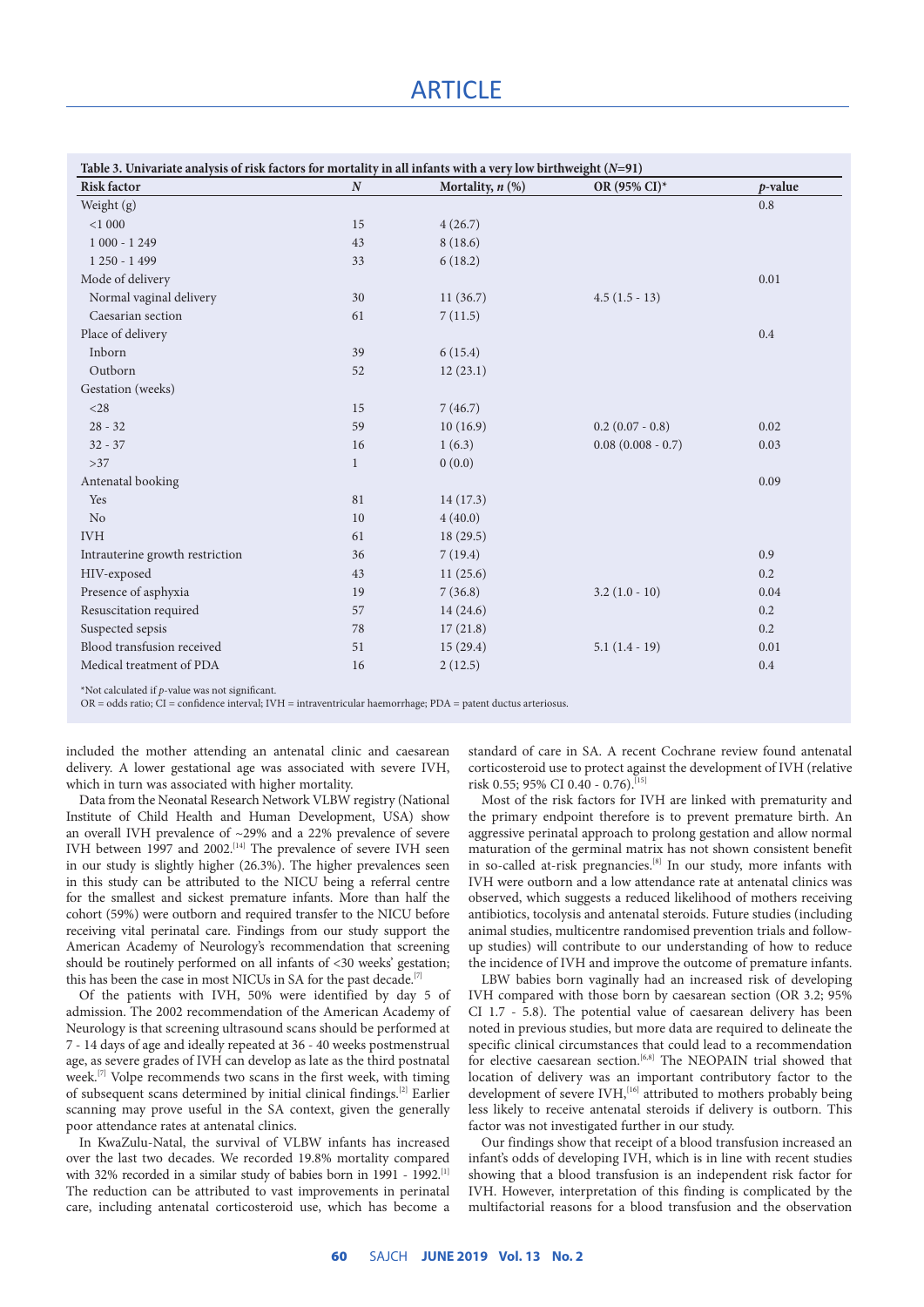that the smallest and most critical babies are those most likely to receive a transfusion.  $\rm ^{\left[17\right]}$ 

IVH in the premature neonate continues to be a cause of morbidity and mortality in NICUs worldwide. The outcome of these infants depends predominantly on the severity of associated parenchymal injury and the degree of prematurity. Our study highlighted the relationship between the severity of IVH and neurological outcome. Mortality was found to have increased significantly with increasing grades of IVH, which is comparable with results from a recent meta-analysis that revealed severe IVH to be associated with higher odds of death or moderate to severe neurodevelopmental impairment than in the case of mild IVH.<sup>[10]</sup>

Poor long-term follow-up was observed at IALCH, despite follow-up bookings being made. Further research on neurological outcomes is required, as the long-term complications contribute to prognostication and affect future resource utilisation owing to possible readmissions and increased healthcare costs. The availability of care resources contributes to the survival rate of preterm infants. With a survival rate of 80.2% among VLBW infants at IALCH, which is higher than most resource-limited centres in SA, a higher demand for care associated with medical and neurodevelopmental complications of prematurity is expected at this centre.<sup>[17,18</sup>]

#### **Strengths of the study**

This is the first study of IVH prevalence at the NICU of IALCH. The strengths of the study include that clear inclusion and exclusion criteria were used and that the sample size met the prospective calculated requirement for adequate power. The findings may contribute to guidelines for monitoring and follow-up of highrisk infants to achieve optimal survival and neurodevelopmental outcomes.

#### **Study limitations**

The retrospective design and the inability to track the outcome of all subjects owing to loss to follow-up were limitations in this study. Controls (i.e. infants without IVH) were not representative of the general population and thus prone to selection bias. Confounding was a major issue, as complications of prematurity are intricately linked. Many infants who presented with higher grades of IVH may have had coexisting pathologies such as haemodynamic instability, which is associated with IVH, neurodevelopmental impairment and death. These conditions have a poor prognosis and infants may have died in the NICU or life-sustaining therapy may have been withdrawn owing to the poor predicted outcome. The temporal relationship between receiving a blood transfusion and developing IVH could not easily be analysed retrospectively.

This study originally hoped to also explore the neurological outcomes of infants with IVH at this centre. However, no validated toolkit was used to assess this at follow-up. There is a need for the use of validated assessment tools such as the Gross Motor Functional Classification Scale for Cerebral Palsy and the Bayley Scales of Infant Development Mental Developmental Index to assess neurodevelopmental impairment.<sup>[8,10]</sup> Long-term outcomes could include analysing school performance and IQ, which can assist with counselling in the acute phase.<sup>[8,10]</sup>

Finally, as IALCH caters for high-risk deliveries and referrals from all other hospital nurseries in the province, it is possible that selection was biased towards sicker infants. Selection bias was seen in the analysis as the survivors did not represent the entire population first diagnosed with IVH. In addition, a large number of subjects were lost to follow-up after referral to local hospitals and hence further analysis of neurological outcomes was not possible.

# **Conclusion**

Risk factors for IVH were low gestational age, LBW, outborn delivery and receipt of a blood transfusion. Protective factors against IVH included mothers' antenatal clinic attendance and caesarean delivery. Education around the value of antenatal attendance can be reinforced.

VLBW and extremely premature infants had a high likelihood of developing moderate to severe IVH. Severe IVH was associated with high mortality. Improved perinatal care, specifically focused on timeous transfer from rural areas if a woman is in preterm labour, could lead to a better outcome in the infant.

USA guidelines recommend routine cranial ultrasound screening at 7 - 14 days of age in all infants with a gestational age <30 weeks, which should ideally be repeated at 36 - 40 weeks postmenstrual age.<sup>[7]</sup> This would ensure timeous detection of brain injury in at-risk babies and so facilitate appropriate medical management and detection of lesions associated with long-term adverse neurodevelopmental outcome. Our findings suggest that this schedule could facilitate the detection of a considerable proportion of brain injuries in the at-risk neonatal population and so contribute to continued improvement in perinatal care in SA.

**Acknowledgements.** We thank Prof. B Sartorius, Mr T Partson and Ms C Connolly (biostatisticians, Department of Public Health, University of KwaZulu-Natal) for their assistance with data analysis. We also thank Prof. M Adhikari for proofreading the manuscipt (Department of Paediatrics and Child Health, University of KwaZulu-Natal) and Dr E Govender for proofreading the manuscript (Research office, University of KwaZulu-Natal).

**Author contributions.** As the principle investigator, TM was responsible for study design, writing the protocol and collecting and summarising the data. She assisted with data interpretation and wrote the manuscript. FM assisted with writing the protocol and proofreading the manuscript. RM was substantially involved in data interpretation and manuscript preparation.

**Funding.** None.

**Conflicts of interest.** None.

- 1. Adhikari M, Gouws E, Desai PK. Periventricular hemorrhage in a developing world. Is drug intervention appropriate? Brain Dev 1995;17(3):164-168. [https://](https://doi.org/10.1016/0387-7604(95)00016-5 ) [doi.org/10.1016/0387-7604\(95\)00016-5](https://doi.org/10.1016/0387-7604(95)00016-5 )<br>2. Volpe JJ. Intracranial hemorrhage
- JJ. Intracranial hemorrhage: Germinal matrix-intraventricular hemorrhage of the premature infant. In: Volpe JJ. Neurology of the Newborn. Philadelphia: Saunders, 2008:517-588.
- 3. McCrea HJ, Ment LR. The diagnosis, management, and postnatal prevention of intraventricular hemorrhage in the preterm neonate. Clin Perinatol 2008;35(4):777-792. https://doi.org/10.1016/j.clp.2008.07.014
- 4. Sandler DL, Cooper PA, Bolton KD, Bental RY, Simchowitz ID. Periventricularintraventricular haemorrhage in low-birth-weight infants at Baragwanath Hospital. S Afr Med J 1994;84(1):26-29.
- 5. Mulindwa MJ, Sinyangwe S, Choma E. The prevalence of intraventricular haemorrhage and associated risk factors in preterm neonates in the neonatal intensive care unit at the University Teaching Hospital, Lusaka, Zambia. Med J Zambia 2012;39(1):16-21
- 6. Ballabh P. Pathogenesis and prevention of intraventricular hemorrhage. Clin Perinatol 2014;41(1):47-67. https://doi.org/10.1016/j.clp.2013.09.007
- 7. Ment LR, Bada HS, Barnes P, et al. Practice parameter: Neuroimaging of the neonate: Report of the Quality Standards Subcommittee of the American Academy of Neurology and the Practice Committee of the Child Neurology Society. Neurology 2002;58(12):1726-1738. [https://doi.](https://doi.org/10.1212/wnl.58.12.1726. ) [org/10.1212/wnl.58.12.1726](https://doi.org/10.1212/wnl.58.12.1726. )
- 8. Roland EH, Hill A. Germinal matrix–intraventricular hemorrhage in the premature newborn: Management and outcome. Neurol Clin 2003;21(4):833- 851. [https://doi.org/10.1016/s0733-8619\(03\)00067-7](https://doi.org/10.1016/s0733-8619(03)00067-7)
- 9. Moore EJ, Boardman JP. Modifiable risk factors for preterm brain injury. Paediatr Child Health (Oxford) 2014;24(9):401-406. [https://doi.org/10.1016/j.](https://doi.org/10.1016/j.paed.2014.02.004 ) [paed.2014.02.004](https://doi.org/10.1016/j.paed.2014.02.004 )